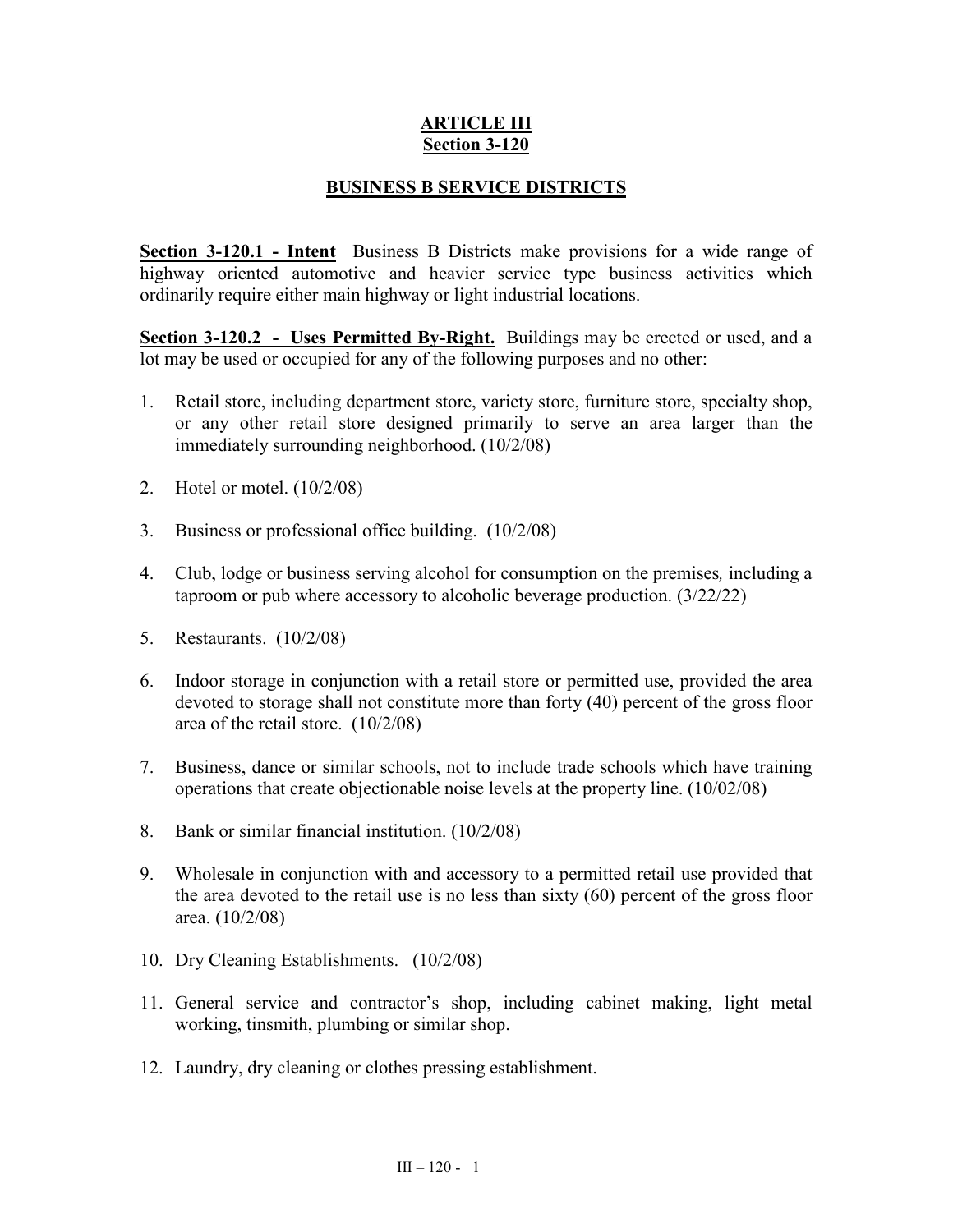- 13. Governmental or public service corporation's building or facility or any similar use.
- 14. Newspaper publishing, job printing or similar establishments.
- 15. Commercial greenhouse or nursery.
- 16. Wholesale dairy or bakery.
- 17. Light industrial processes employing no more than fifty (50) persons and limited to such uses as the manufacture of clothing and other textile products, small electrical appliances and supplies, scientific and electronic instruments, jewelry and watches, the manufacture of small products from already prepared materials, stamping or extrusion of small metal or plastic products, the packaging of small products. The fifty (50) person employment limit may be increased with a special permit from the City Council.
- 18. Private owned trade school.
- 19. Monument engraving sales.
- 20. Accessory uses located on the same lot which are customarily incidental to and associated with the permitted use. (10/2/08)
- 21. All necessary utility lines that meet the requirements of 3-130.2.21. (12/3/09)
- 22. Home Occupation (See Section 5-100.1) (7/1/10)
- 23. Large Scale Solar Power Generator, provided that for any such use occupying a footprint of more than 30,000 square feet or occurring within 150' of any residential use, the Planning Board has issued a site plan approval and found that the impact of the facility from abutting properties and public ways will be suitably mitigated.  $(9/8/15)$

## **Section 3-120.3 - Uses permitted by Special Permit.**

- 1. Theater, hall, club and other places of amusement or assembly (City Council). (6/4/09)
- 2. Outdoor place of amusement (i.e., convention center, sports arena) recreation or assembly on a lot not less than two (2) acres in size (City Council).
- 3. Motor Vehicle Sales (excluding heavy/construction equipment) or Rental Agency. (Planning Board) (3/4/19)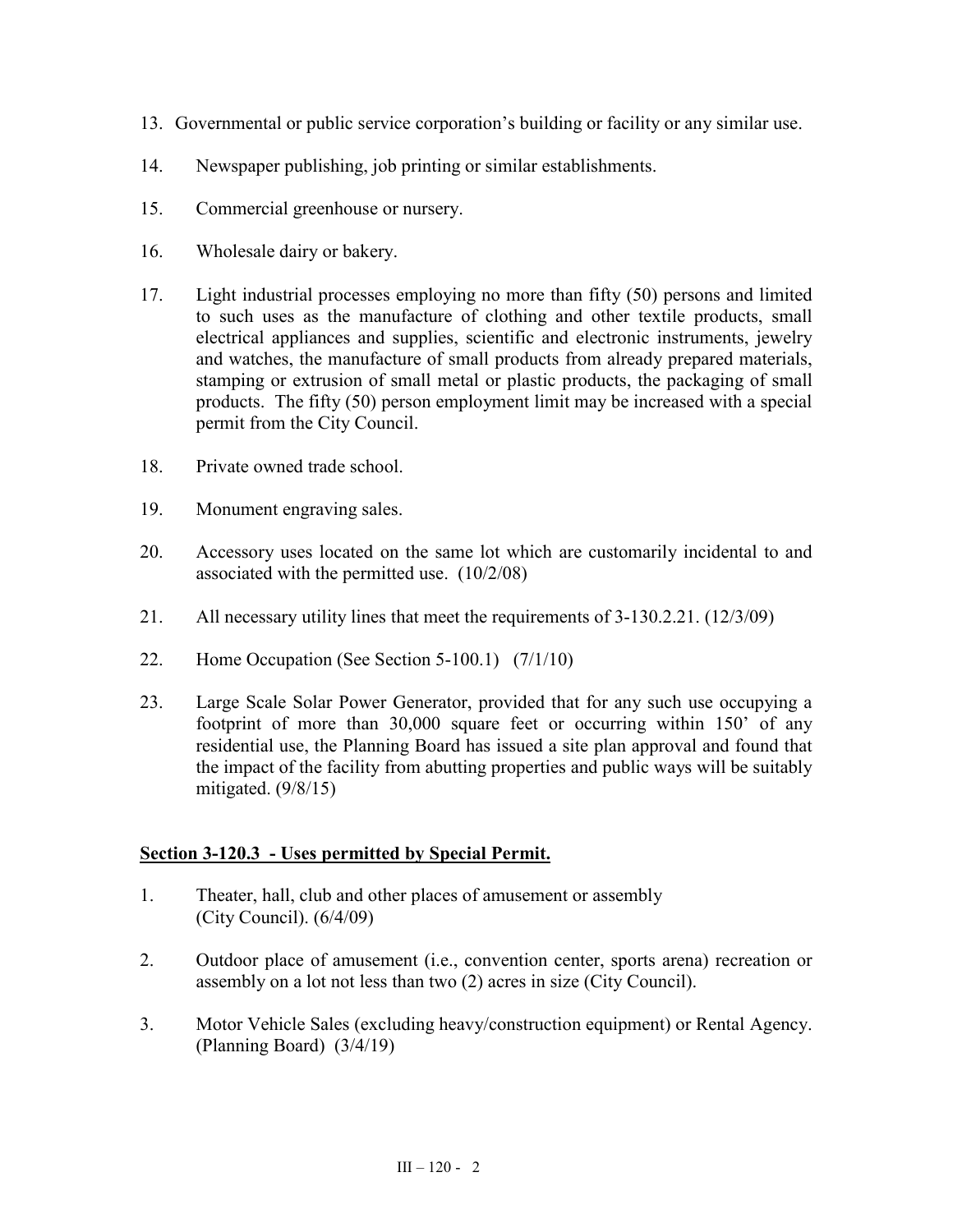- 4. Motor vehicle service station, repair shop, autobody shop, brake and muffler shop, tire recapping and retreading (Planning Board).
- 5. Lumber yards, fuel storage plants, truck terminals, motor vehicle storage yards (i.e. school buses, tow truck operations but not including junk yards and auto sales), and contractor yards. (City Council) (1/19/06)
- 6. Wholesale business establishment, indoor storage building or warehouse, including but not limited to self storage businesses and retail warehousing (Planning Board).
- 7. Car wash with on lot storage lane capacity of at least ten (10) cars. (Planning Board).
- 8. Pet kennels and veterinary hospitals. (Planning Board) (3/4/19)
- 10. Shared Elderly Housing (Planning Board) (7/7/03)
- 11. Any use otherwise permitted (either By-Right or by Special Permit) in this district that will discharge a cumulative total of more then 25,000 gallons per day of waste into the city's sanitary sewer system, or any use categorized as a Significant Industrial User (SIU). This shall apply to both new uses and to any alteration, extension or expansion of an existing use which would result in a cumulative total of more than 25,000 gallons per day of waste being discharged into the city's sanitary sewer system, or any use categorized as a Significant Industrial User (SIU). (Planning Board) (10/2/08)
- 12. Any use otherwise permitted (either By-Right or by Special Permit) in this district involving a building or buildings with a cumulative total floor area equal to or greater then 50,000 square feet. This requirement applies to both new uses and buildings, and to alterations/extension/expansions of existing uses and buildings whose cumulative total square footage meets or exceeds these thresholds. (Planning Board) (10/2/08)
- 13. Home Based Business (See Section 5-100.1) (7/1/10)

**Section 3-120.4 – Area and Height Regulations.** For buildings used in whole or in part for business purposes, the following regulations shall apply:

- 1. Building and Lot Area. Minimum lot size in a Business B zone shall be twelve thousand (12,000) square feet. Not more than eighty (80) percent of each lot may be occupied by buildings.
- 2. Front Yard. Each building shall be set back at least thirty (30) feet from the street on which the lot abuts. Street frontage shall not be less than one hundred (100) feet.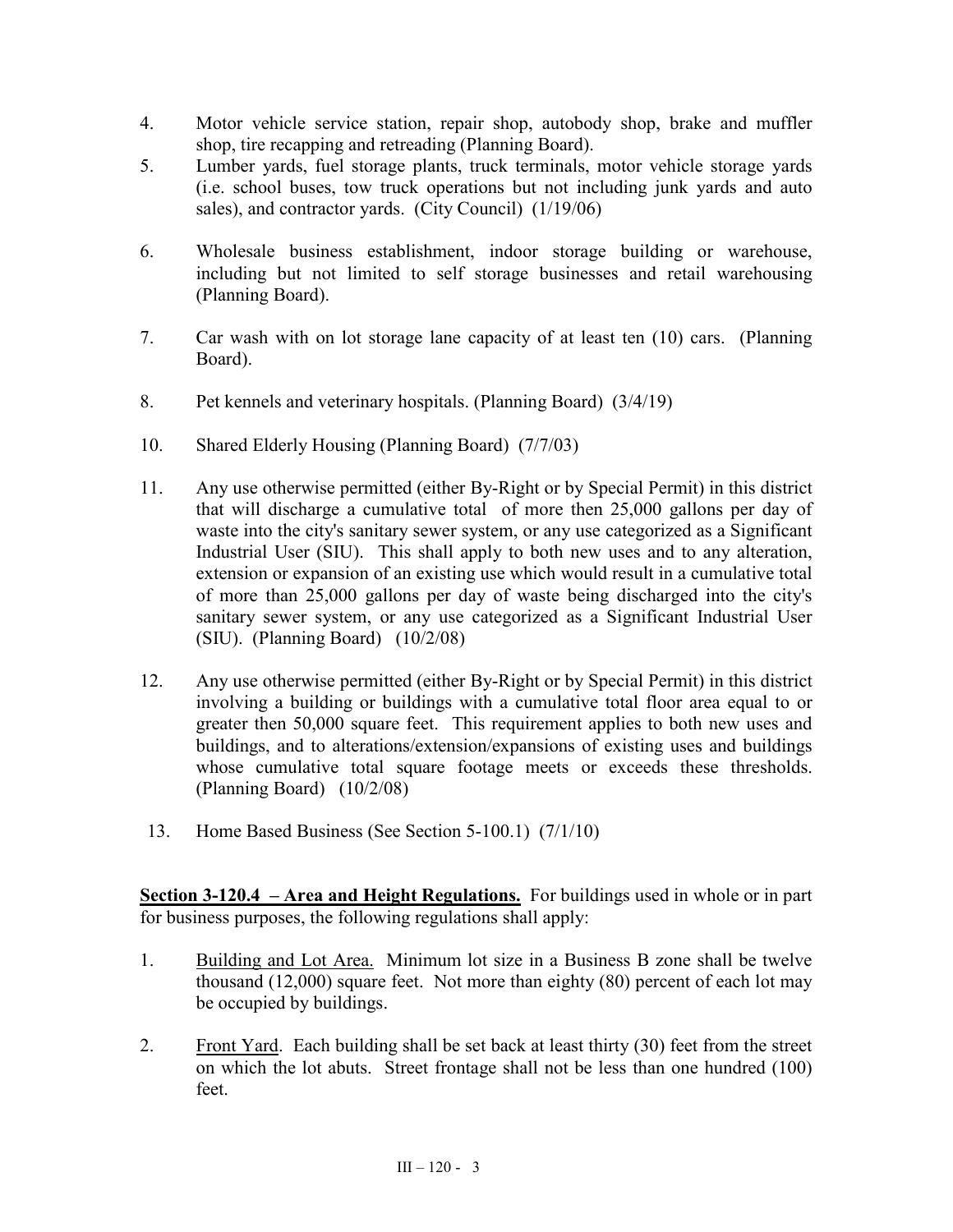- 3. Side Yard. Each building shall have two (2) side yards neither of which shall be less than twenty (20) feet.
- 4. Rear Yard. There shall be a rear yard on each lot not less than twenty (20) feet.
- 5. Heights. No buildings or structures shall exceed two and a half  $(2 \frac{1}{2})$  stories or thirty five (35) feet in height. Except that a school, college, library, municipal facility, Shared Elderly Housing, or barn may be erected to a height not to exceed three (3) stories or fifty (50) feet. For buildings or structures located within the designated Airport Landing Zone the maximum height will be whichever is the most restrictively regulated.

The Planning Board may issue a Special Permit permitting heights in excess of the maximum permitted. (7/7/03)

- 6. Special Regulations:
	- a. Along each side or rear property line, which directly abuts another residential property in the city or residential districts in an adjoining municipality, a buffer planting strip not less than twenty (20) feet in width, as defined in Article II – Section 2-20.01 shall be provided. The Special Permit granting authority may waive this requirement. (4/16/98)
	- b. Off-street parking and loading. See Article VII.
	- c. Signs as permitted in Article VIII.
	- d. Ten (10) percent of the required front yard shall be maintained with grass and live shade trees and ornamental shrubs with adequate spaces being left unpaved for their growth.
- 7. Regulations for Shared Elderly Housing
	- a. Every building used for Shared Elderly Housing shall comply with the area and yard regulations for Multi-Family Elderly Units in Residence C Districts (See Articles III – Sections  $3-70.5 - 3-70.8$ ) (7/7/03)

## **Section 3-120.5 – Performance Standards**

1. Any light industrial use in a Business B zone must conform to all of the performance standards contained in Article IV – Section 4-120.